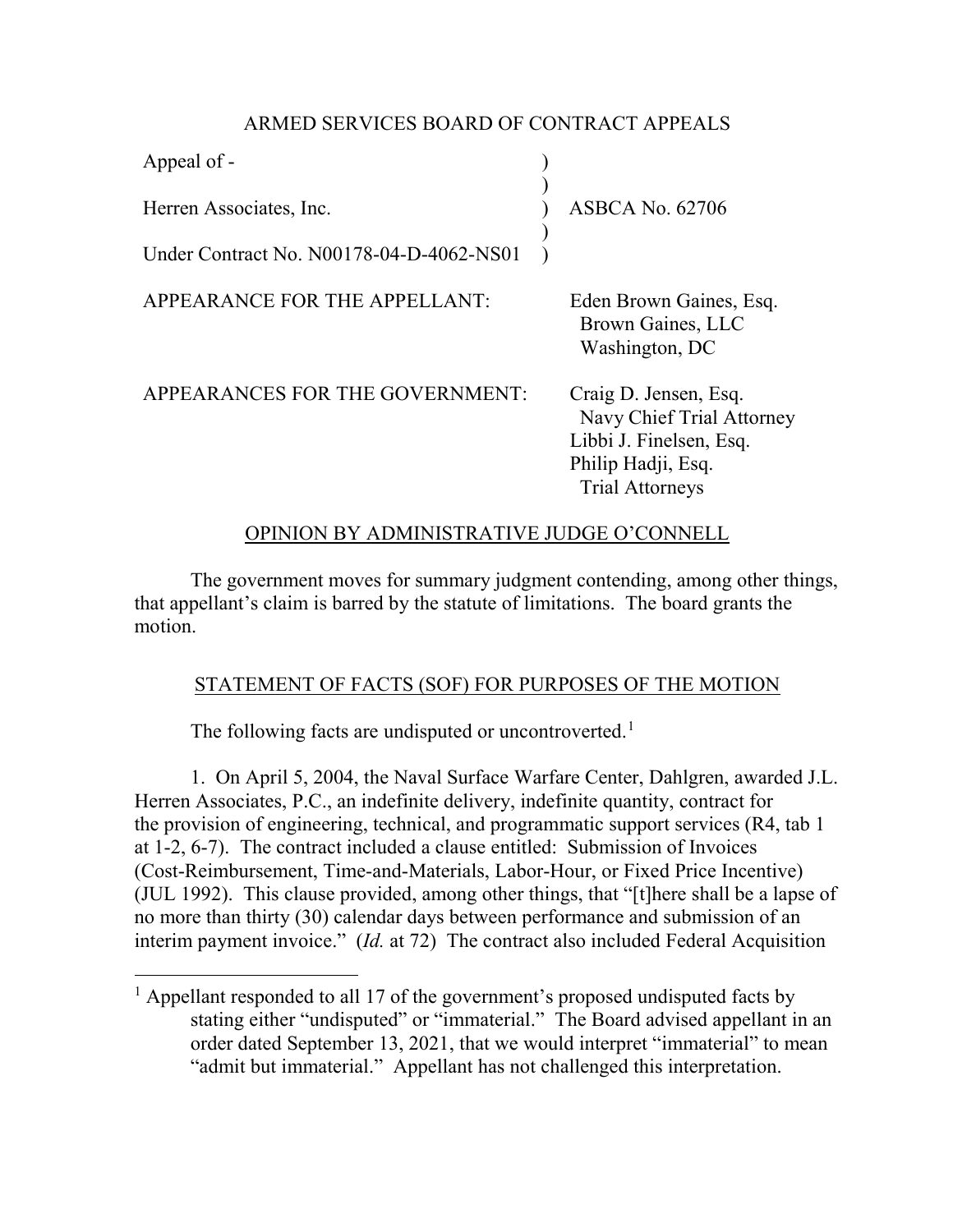## Regulation (FAR) FAR 52.216-7, ALLOWABLE COST AND PAYMENT (DEC 2002), and FAR 52.243-2, CHANGES—COST-REIMBURSEMENT (AUG 1987) ALT I (APR 1984) (*id.* at 87-88).

 2. On February 12, 2009, the Space and Naval Warfare Systems Command awarded Task Order NS01 on the above-captioned contract to appellant, now listed as J.L. Herren & Associates (Herren) (gov't statement of undisputed material fact (GSUMF)  $\P$  1; R4, tab [2](#page-1-0) at 1).<sup>2</sup> The task order required Herren to provide support services to the Navy Enterprise Resource Planning Program Management Office for various activities including acquisition management, contract management, and business/financial management (R4, tab 3 at 11). The performance period, including option years, was February 12, 2009, to April 11, 2014 (*id.* at 23-24; GSUMF ¶ 4).

#### *Increased Fee Claim*

 $\overline{a}$ 

 3. Herren's proposal listed the prime and subcontractor employees who would perform the work. The proposal included the labor category and rate for each employee. (GSUMF ¶ 5)

 4. Task order clause B-2, Fee Determination and Payment (Level of Effort), included a chart that listed by contract line item number (CLIN) the estimated number of direct labor hours to be expended and the fixed fee<sup>[3](#page-1-1)</sup> for that CLIN. The clause provided that the government would pay Herren the fee at an hourly rate that had been calculated by dividing the fixed fee amount by the estimated number of hours. For example, for CLIN 1001, the chart included an estimated 44,415 hours and a fixed fee of , resulting in an hourly fee of . (R4, tab 3 at 9; GSUMF ¶ 2)

5. The clause also provided that the government would pay the fixed fee on each invoiced labor hour "provided that the total of all such payments shall not exceed eighty-five percent (85%) of the fixed fee specified under the task order." It provided that any fee balance would be paid at final payment. (R4, tab 3 at 9)

 6. On February 12, 2009 (the first day of performance), the government provided Herren a staffing matrix that included four people who were not in Herren's proposal (GSUMF ¶ 6). Herren alleges that at that time it requested the contracting

<span id="page-1-0"></span><sup>&</sup>lt;sup>2</sup> In 2013, task order Mod. 1A changed appellant's name to Herren Associates, Inc. (R4, tab 90).

<span id="page-1-1"></span><sup>&</sup>lt;sup>3</sup> The "fee" is an amount *in addition* to the actual costs of the labor for which the contractor is separately reimbursed under the contract.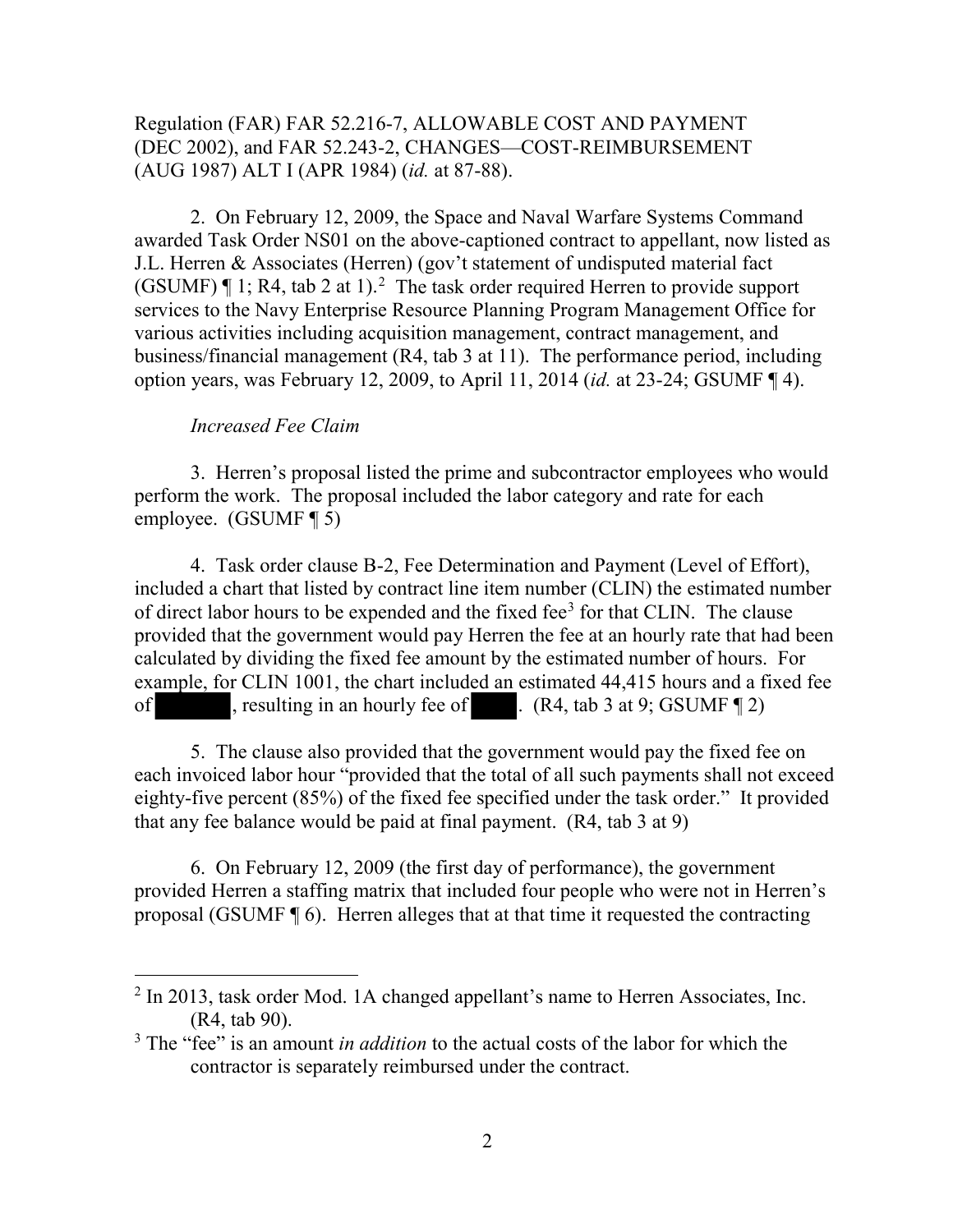officer make an equitable adjustment (*id.*). Neither party has identified a document that would substantiate such a request, nor any response from the contracting officer.

 7. More than 10 years later (and five years after completing performance), on September 19, 2019, Herren submitted a certified claim to the contracting officer. Herren contended, among other things, that the Navy had requested the services of more senior personnel than those offered in Herren's proposal.<sup>[4](#page-2-0)</sup> Herren sought an increase of to the fixed fee due to the increased labor costs, based on its bid fee of . (R4, tab 81 at 2; GSUMF  $\P\P$  14-16) In a subsequent email to the contracting officer, Herren stated that the highest senior analyst in its proposal had been compensated at per hour while the added personnel cost in the base year (R4, tab  $88$  at 2). Herren sought an increase of for each of the hourly fee rates, including an increase in the CLIN 1001 rate from to /hour (*id.* at 4).

8. Herren has admitted that all of the labor hours for which it seeks an increased fixed fee were performed before September 19, 2013 (GSUMF ¶ 14).

 9. In a July 27, 2020, final decision, the contracting officer denied this element of Herren's claim. Among other things, the contracting officer stated that clause B-2 did not provide for a change in the hourly fees based on the labor mix. (R4, tab 87 at 8)

### *Facilities Cost Claim*

 $\overline{a}$ 

 10. Herren submitted an amended claim on April 27, 2020, in which it sought for the cost of rented office space, plus general and administrative costs that brought the total amount to (R4, tab 82 at 2). Herren contended that the contract at CLINs 6002, 6202, and 6302 provided for the rental of such space (*id.* at 1). (In response to a government interrogatory, Herren also identified CLINs 3002 and 6102 (mot., ex. A at 19)).

 11. Herren attached to the claim an unsigned sublease dated February 27, 2009, between it and the National Crime Prevention Council, Inc., that had a base period of March 16, 2009, to March 15, 2011. The sublease provided for annual base rent of in the first year and in the second year, payable in advance in equal monthly installments. Herren seeks only a portion of the second year of rent from the government, based on actual payments of in 2009 and

<span id="page-2-0"></span><sup>&</sup>lt;sup>4</sup> This opinion discusses only the claim issues that the contracting officer did not resolve in favor of Herren.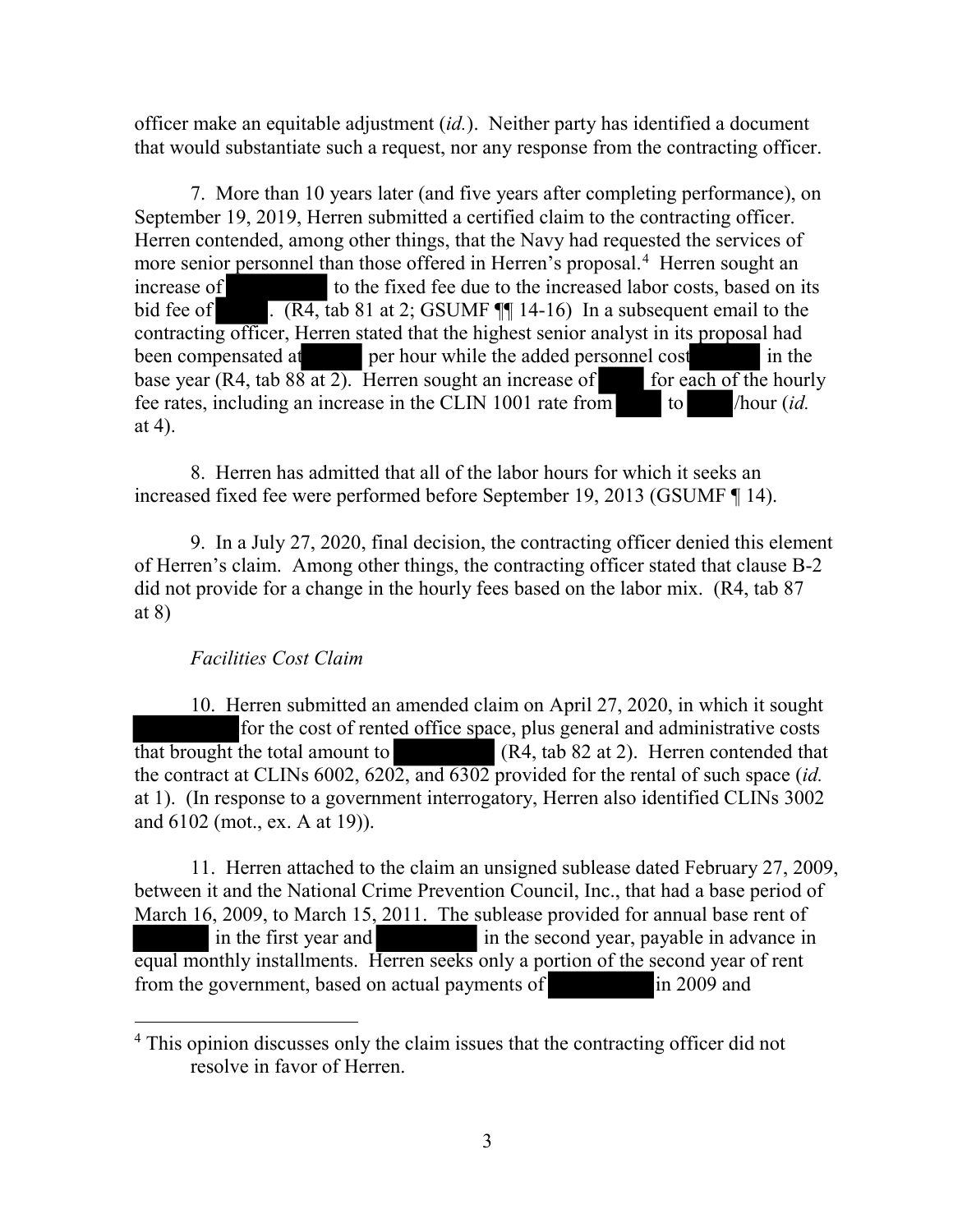in 2010. (R4, tab 82 at 4-[5](#page-3-0), 17, 21-23<sup>5</sup>) Herren has identified the period for which the government is liable for rent as March 16, 2009, to July 23, 2010 (GSUMF ¶ 17; mot., ex. A at 19-20).

 12. The record, at tabs 23 to 78, contains the invoices that Herren submitted to the government between May 2009 and April 2014, along with a final invoice in August 2018 (R4, tab 80). Herren never invoiced the government for the cost of the leased space (GSUMF ¶ 13; app. opp'n at 9). Herren admits that it made all rental payments prior to April 27, 2014 (GSUMF ¶ 17).

 13. In the final decision, the contracting officer denied this portion of the claim because "Herren knew or should have known about the Government's potential liability for the facility rental costs more than six years before the submission of Herren's Amended Certified Claim on April 27, 2020" (R4, tab 87 at 9).[6](#page-3-1)

#### DECISION

 Summary judgment is appropriate when there is no genuine issue of material fact and the moving party is entitled to judgment as a matter of law. *Anderson v. Liberty Lobby, Inc.*, 477 U.S. 242, 247-48 (1986). When considering a motion for summary judgment, the Board's function is not to weigh the evidence and determine the truth of the matter but to determine whether there is a genuine issue for trial. *Id.* at 249. Conclusory statements and mere denials are not sufficient to ward off summary judgment. *Mingus Constructors, Inc. v. United States*, 812 F.2d 1387, 1390-91 (Fed. Cir. 1987).

 The statute of limitations is an affirmative defense for which the moving party bears the burden of proof. *Sikorsky Aircraft Corp. v. United States*, 773 F.3d 1315, 1319-22 (Fed. Cir. 2014).

 Pursuant to the Contract Disputes Act (CDA), "Each claim by a contractor against the Federal Government relating to a contract. . . shall be submitted within 6 years after the accrual of the claim." 41 U.S.C.  $\S 7103(a)(4)(A)$ . When the parties entered into this contract in 2004, the FAR provided that:

 $\overline{a}$ 

<span id="page-3-1"></span><span id="page-3-0"></span><sup>5</sup> Citations are to the page in the .pdf file.

<sup>&</sup>lt;sup>6</sup> We emphasize that we are not making any findings of fact as to whether Herren actually rented the office space in question or used it to perform work in support of this contract. The government contends that while there were several CLINs that could have provided for the rental of space, it either did not exercise them or provided only minimal funding (gov't reply at 5, 15-16).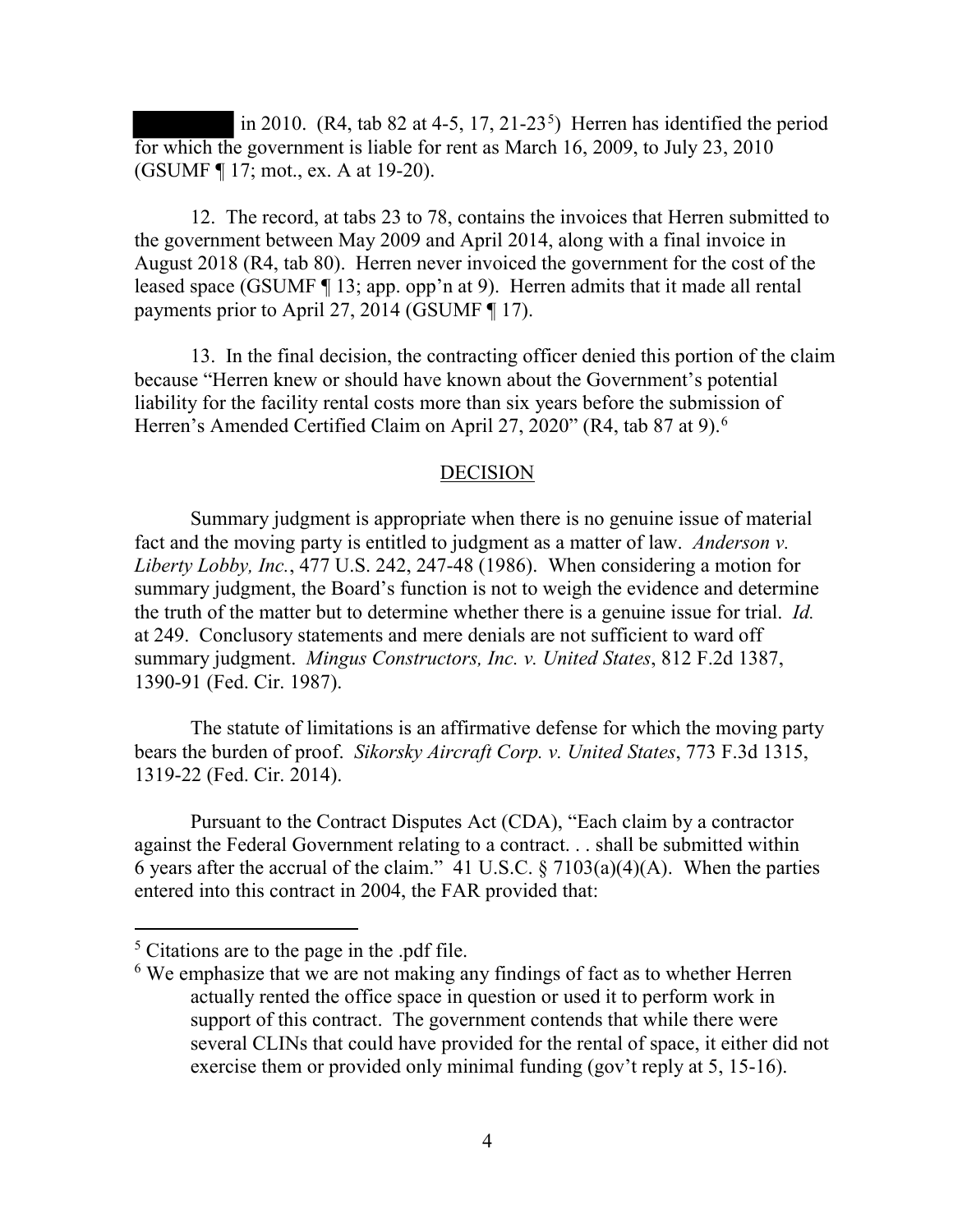"Accrual of a claim" means the date when all events, that fix the alleged liability of either the Government or the contractor and permit assertion of the claim, were known or should have been known. For liability to be fixed, some injury must have occurred. However, monetary damages need not have been incurred.

### FAR 33.201.

The events fixing liability "should have been known" when they occurred unless they were either concealed or inherently unknowable at the time. *Alion Sci. & Tech. Corp.*, ASBCA No. 58992, 15-1 BCA ¶ 36,168 at 176,489 (citing *Raytheon Missile Sys.*, ASBCA No. 58011, 13 BCA ¶ 35,241 at 173,017). A claimant need not have actual knowledge of all the relevant facts for a cause of action to accrue. *FloorPro, Inc. v. United States*, 680 F.3d 1377, 1381 (Fed. Cir. 2012). Only facts that could not reasonably be known by the claimant postpone claim accrual. *Alion*, 15-1 BCA ¶ 36,168 at 176,489 (citing *United States v. Commodities Export Co.*, 972 F.2d 1266, 1272 (Fed. Cir. 1992)).

With respect to the increased fee claim, the claim must have accrued on or after September 19, 2013, which is six years before the date of the claim. All events that fixed the liability of the government occurred long before that, in February 2009, when the government changed the labor mix (SOF ¶¶ 6-7), or at the latest when Herren actually paid the higher cost workers after performance began. Herren does not contend otherwise.

Rather, Herren contends that because this was a cost reimbursement contract it was permissible for it to wait 10 years after performance commenced to submit its claim. Herren relies on the Allowable Cost and Payment clause, FAR 52.216-7 (SOF ¶ 1), and task order clause B-2 (app. opp'n at 8-9). Herren is correct that FAR 52.216-7 contains provisions for establishing final indirect cost rates after the end of each fiscal year and is also correct that clause B-2 provided that the government would pay up to 85% of the fixed fee during performance and pay any balance at the time of final payment (SOF ¶ 5). But these clauses provide no excuse for Herren's delay in seeking a higher fee. As described above, clause B-2 lists the specific hourly rates to which Herren was entitled (SOF ¶ 4). The clause contains no language that provides for an increase in the fee if the labor mix changed and thus contains no language that would toll the time for requesting such an increase to final payment. Herren's theory seems to be more in the nature of a change or constructive change (although it does not describe it as such) but neither FAR 52.216-7, nor clause B-2, nor the Changes clause, FAR 52.243-2, provide for the tolling of the statutory period for a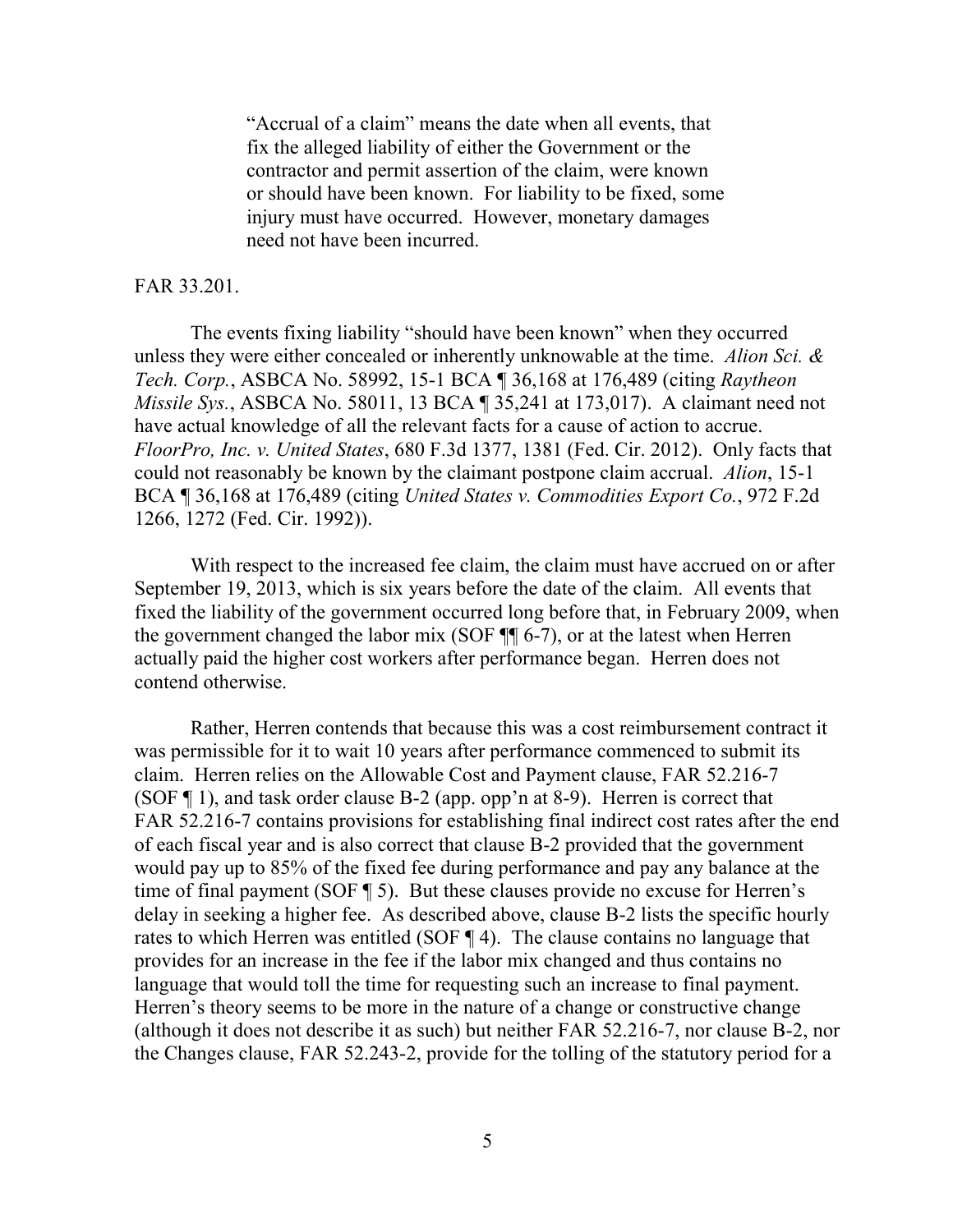changes claim on a cost reimbursement contract. Herren's fixed fee claim is time barred.

Herren waited even longer, more than 11 years, to submit its claim for the leased space (SOF ¶ 10). The undisputed facts are that Herren signed a lease in 2009, obligated itself to make the relevant payments in 2009 and 2010, and submitted a claim in 2020 (SOF ¶¶ 10-12). Herren contends, however, that the contract did not require that it invoice these costs "at any specific time or at any level of frequency" (app. opp'n at 9). Herren contends that it "was free to bill for direct costs at contract closeout" (*id.*). Even if Herren is accurately describing the contract's provisions about invoicing, the Board does not agree with its conclusion that the statute of limitations is tolled until contract closeout.

For reasons that are not explained in the record, Herren never sought payment for the leased space in any of the dozens of invoices it submitted during contract performance, even though nothing prevented it from doing so (SOF ¶ 12). As the Court of Claims once stated, "it cannot be true that one who has a claim against another which he can perfect and make actionable by acts within his own power can keep the claim alive indefinitely by merely refraining from doing those acts." *Duhame v. United States*, 135 F. Supp. [7](#page-5-0)42, 744 (Ct. Cl. 1955).<sup>7</sup> Thus, contractors cannot "toll the Statute of Limitations merely by refraining from doing what was completely within their own power to do." *Id.* Consistent with this decision, the Board has dismissed appeals where the contractor failed to submit an invoice (or submitted an incomplete invoice) and then waited more than six years to file a claim. *URS Fed. Servs., Inc.*, ASBCA No. 62475, 21-1 BCA ¶ 37,826; *Anis Avasta Constr. Co.*, ASBCA No. 61926, 20-1 BCA ¶ 37,743.

In any event, the Board does not agree that the contract contained no prescription for the timing of invoice submission. The contract provided that "[t]here shall be a lapse of no more than thirty (30) calendar days between performance and submission of an interim payment invoice." (SOF 1) The Board interprets this clause to be broad enough that it covers the rental and operation of leased space and thus required Herren to invoice the government within 30 days after the date that it became obligated for each payment.

<span id="page-5-0"></span> $<sup>7</sup>$  Claim accrual depends on factors such as the specific provisions of the contract. The</sup> Federal Circuit has held, for example, that when a contract required the contractor to seek an exemption from a foreign tax, the claim did not accrue immediately upon the foreign government's assessment of the tax. *Triple Canopy, Inc. v. Sec'y of the Air Force*, 14 F.4th 1332 (Fed. Cir. 2021). No such considerations apply in this appeal.